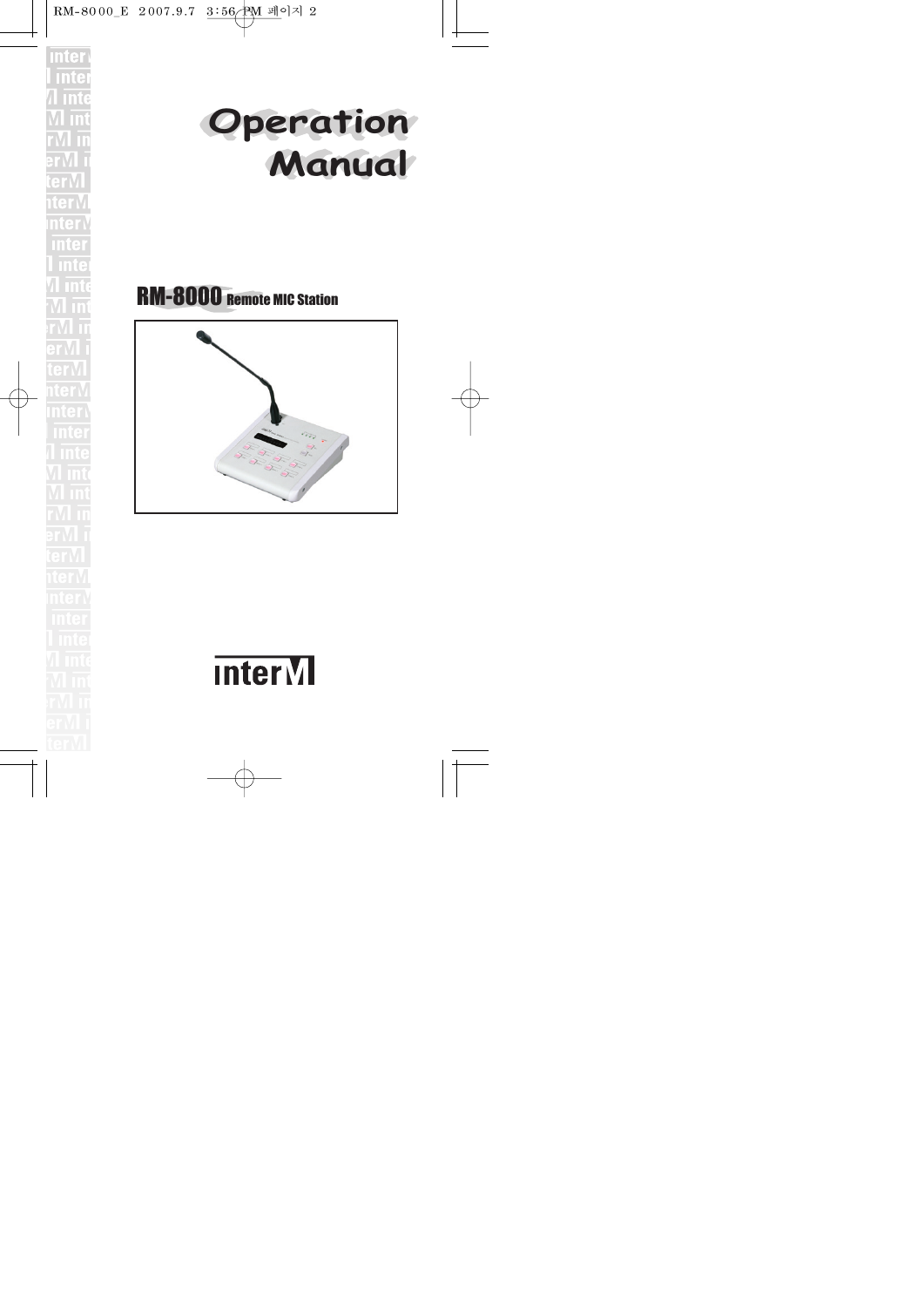



#### **WARNING**

To prevent fire or shock hazard, do not expose the unit to rain or moisture.



This symbol is intended to alert the user to the presence of uninsulated "dangerous voltage" within the product's enclosure that may be of sufficient magnitude to constitute a risk of electric shock to persons.

This symbol is intended to alert the user to the presence of important operation and maintenance (servicing) instructions in the literature accompanying the appliance.

Caution: These servicing instructions are for use by qualified service personnel only. To reduce the risk of electric shock, do not any perform any servicing other than that contained in the operating instructions unless you are qualified to do so.

Attentions: Pour prévenir les chocs électriques ne pas utiliser cette fiche polarisée avec un prolongateur, une prise de courant on une autre sortie de courant, sauf si les lames peuvent étre insérées à fond sans en laisser aucune partie à découvert.

\*Do not install this equipment in a confined space such as a book case or similar unit.

\*The apparatus shall not be exposed to dripping or splashing and no objects filled with liquids, such vases, shall be placed on the apparatus.

\*Worded: "WARNING FOR YOUR PROTECTION PLEASE READ THE FOLLOWING-WATER AND MOISTURE: Unit should not be used near water(e.g. near a bathtub, washbowl, kitchen sink, laundry tub, in a wet basement, or near a swimming pool, etc). Care should be taken so than objects do not fall and liquids are not spilled into the enclosure through openings."

NOTE : This equipment has been tested and found to comply with the limits for a Class A digital device, pursuant to Part 15 of the FCC Rules. These limits are designed to provide reasonable protection against harmful interference when the equipment is operated in a commercial environment. This equipment generates, uses, and can radiate radio frequency energy and, if not installed and used in accordance with the instruction manual, may cause harmful interference to radio communications. Operation of this equipment in a residential area is likely to cause harmful interference in which case the user will be required to correct the interference at his own expense.

**\* It can be heated up if you use this product in closed box or ill-ventilated place.**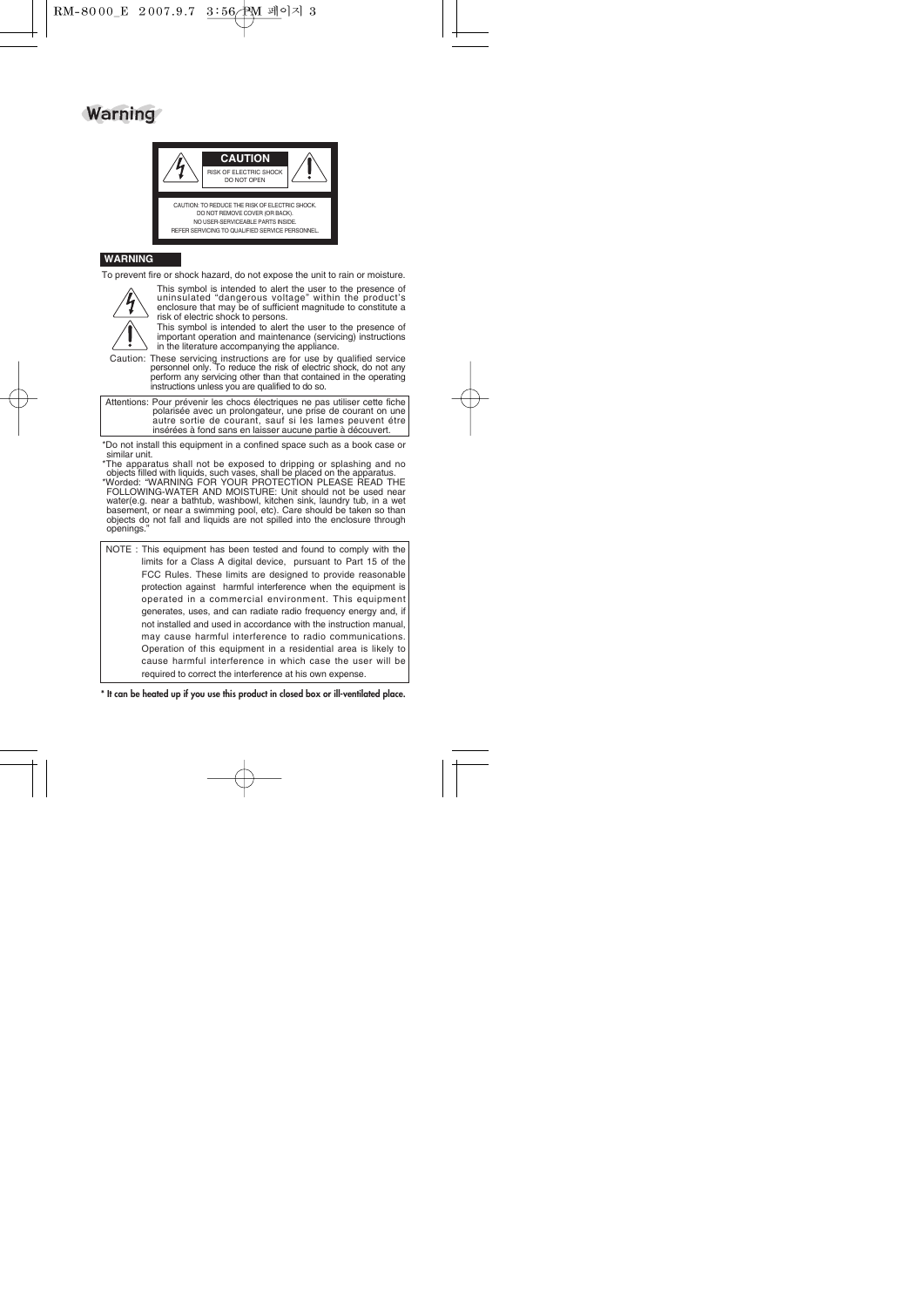# **Contents**

| Installation<br>Important Safety Instructions 4 |  |
|-------------------------------------------------|--|
|                                                 |  |
|                                                 |  |
|                                                 |  |
|                                                 |  |
|                                                 |  |
|                                                 |  |
|                                                 |  |
|                                                 |  |
| Service                                         |  |
|                                                 |  |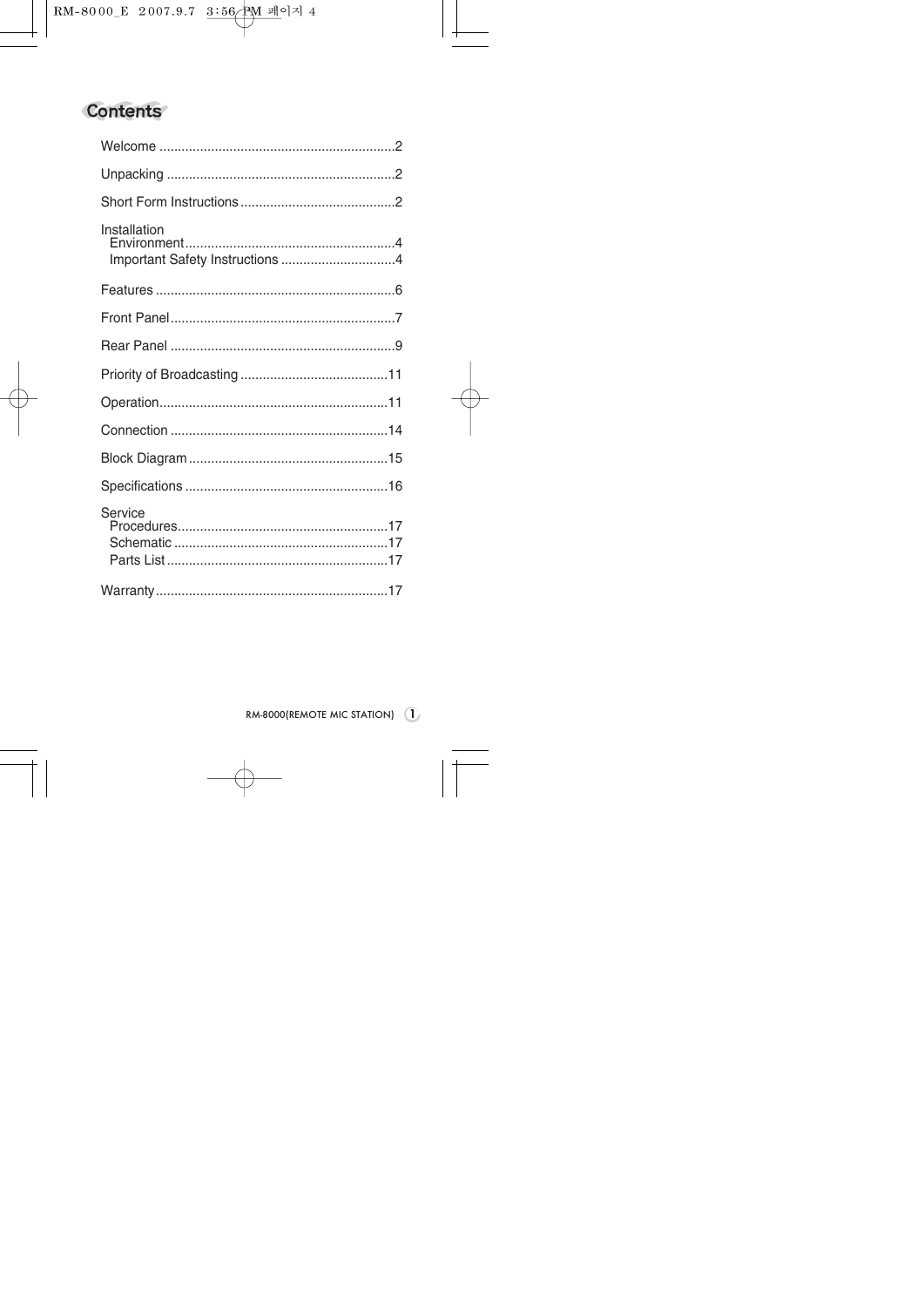

#### **A personal welcome to you from the management and employees of Inter-M**

All of the co-workers here at Inter-M are dedicated to providing excellent products with inherently good value, and we are delighted you have purchased one of our products.

We sincerely trust this product will provide years of satisfactory service, but if anything is not to your complete satisfaction, we will endeavor to make things right.

Welcome to Inter-M, and thank you for becoming part of our worldwide extended family!

## **Unpacking**

Please take a few minutes to read this manual to familiarize yourself with important information regarding installation, product features, and operation.

As with most electronic devices, ORIGINAL PACKAGING (OR EQUAL) IS REQUIRED in the unlikely event that the product needs to be returned for servicing.

## Short Form Instructions

- 1. Do not connect the unit to the AC mains until some preliminary settings are completed. AC mains should only be switched on later in this procedure. Ensure that the AC mains power and phantom power switches are in the OFF position.
- 2. Set all the output volume lever down to the minimum.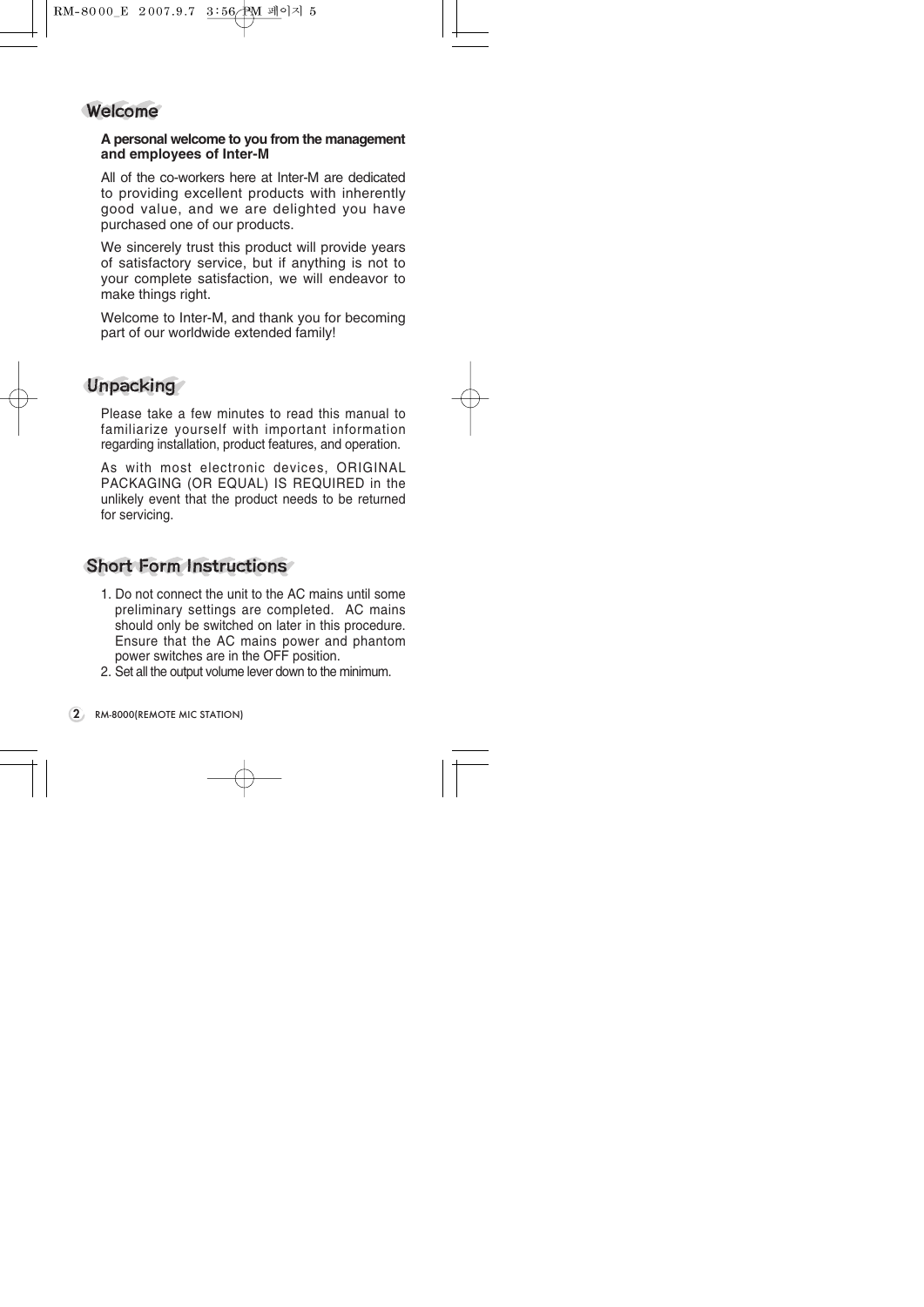- 3. Connect each zone OUTPUT of the PX-8000 to the corresponding zone of an amplified loudspeaker system.
- 4. Connect the LOCAL AUDIO SOURCES (tape deck, CD player, tuner, etc..) to the BGM inputs on the PX-8000 and turn the input gain control knobs (on the rear panel) to half way.
- 5. Connect the AC mains power cord to the PX-8000 and switch the AC mains power to the ON position. Switch ON the PHANTOM POWER if condenser microphones will be used with this system.
- 6. Press the BGM select button located on the front panel until the illuminated number displays the desired input channel number for the local audio source.
- 7. Slowly side the output volume lever up on the front panel to increase the volume being sent to the amplifier for the loudspeaker system until the desired level is reached. Obviously, if there is distortion, feedback, or other cause for concern, reduce the signal level of the input or the output.
- 8. Connect one or more LM-8000 to each of the ZONE connectors as needed. There is no need to set the address. Connect a remote audio source or remote microphone to the LM-8000. Use the gain and BGM select button on the unit instead of the ones located on the PX-8000. The LM-8000 has a higher priority than the PX-8000 and will override the gain and BGM Selection of the PX-8000.
- 9. Connect one or more (maximum 4) RM-8000 units to the remote mic input connector on the back of the PX-8000. Connect a microphone to each RM-8000. Select one or more zones using the selectors on the front of the RM-8000. Speak into the microphone and adjust the signal level.
- 10. Set the level for each zone as desired by using the zone gain control on the PX-8000 or by using the gain control of the LM-8000, if so equipped.the PX-8000 to the corresponding zone of an amplified loudspeaker system.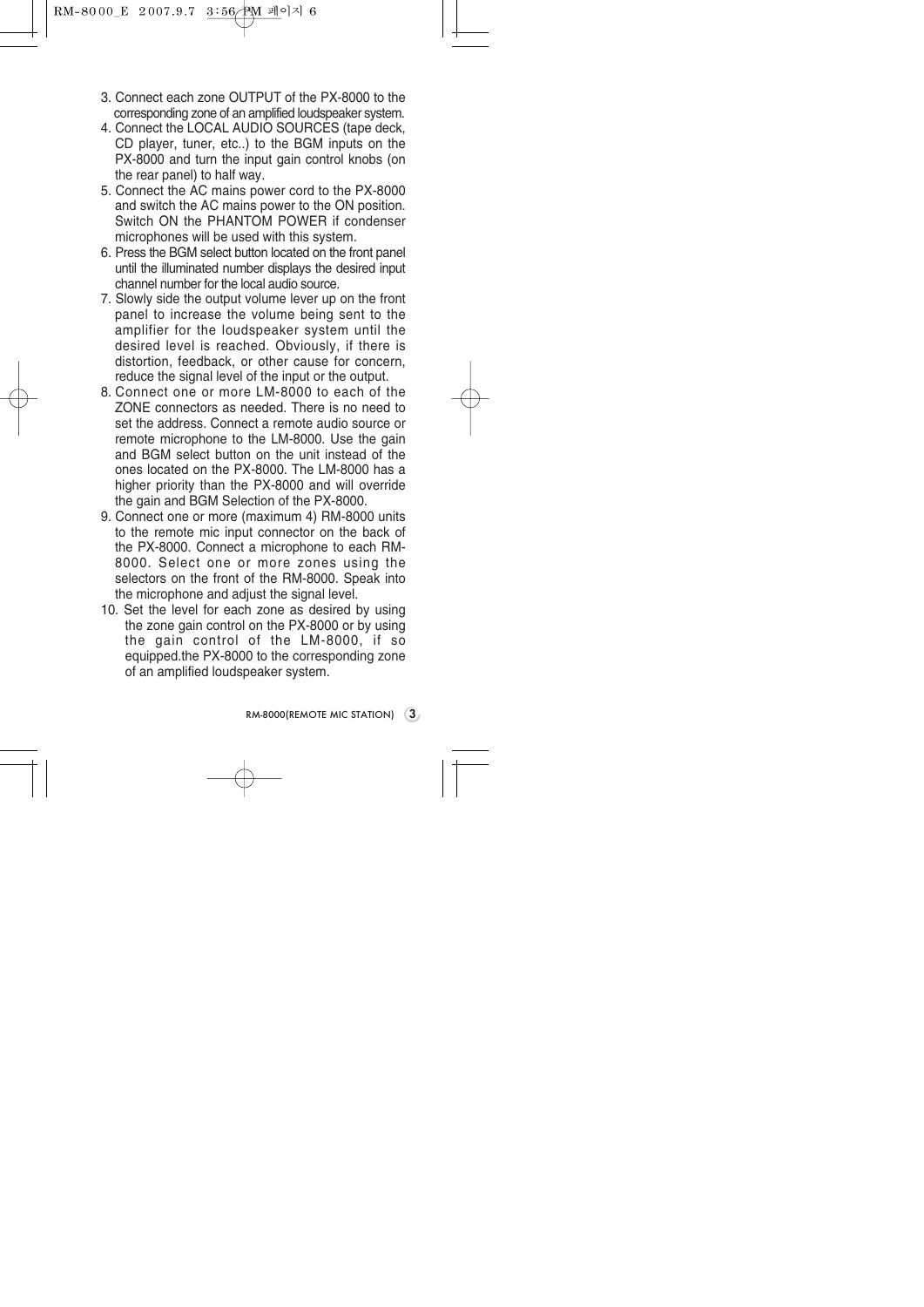## **Installation**

#### **Environment**

Never place this product in an environment which could alter its performance or reduce its service life. Such environments usually include high levels of heat, dust, moisture, and vibration.

#### **Important Safety Instructions**

- 1. Read these instructions.
- 2. Keep these instructions.
- 3. Heed all warnings.
- 4. Follow all instructions.
- 5. Do not use this apparatus near water.
- 6. Clean only with dry cloth.
- 7. Do not block any ventilation openings. Install in accordance with the manufacturer's instructions.
- 8. Do not install near any heat sources such as radiators, heat registers, stoves, or other apparatus (including amplifiers) that produce heat.
- 9. Do not defeat the safety purpose of the polarized or grounding-type plug. A polarized plug has two blades with one wider than the other. A grounding type plug has two blades and a third grounding prong. The wide blade or the third prong are provided for your safety. If the provided plug does not fit into your outlet, consult an electrician for replacement of the obsolete outlet.
- 10. Protect the power cord from being walked on or pinched particularly at plugs, convenience receptacles, and the point where they exit from the apparatus.
- 11. Only use attachments/accessories specified by the manufacturer.
- 12. Use only with the cart, stand, tripod, bracket, or table specified by the manufacturer, or sold with the apparatus. When a cart is used, use caution when moving

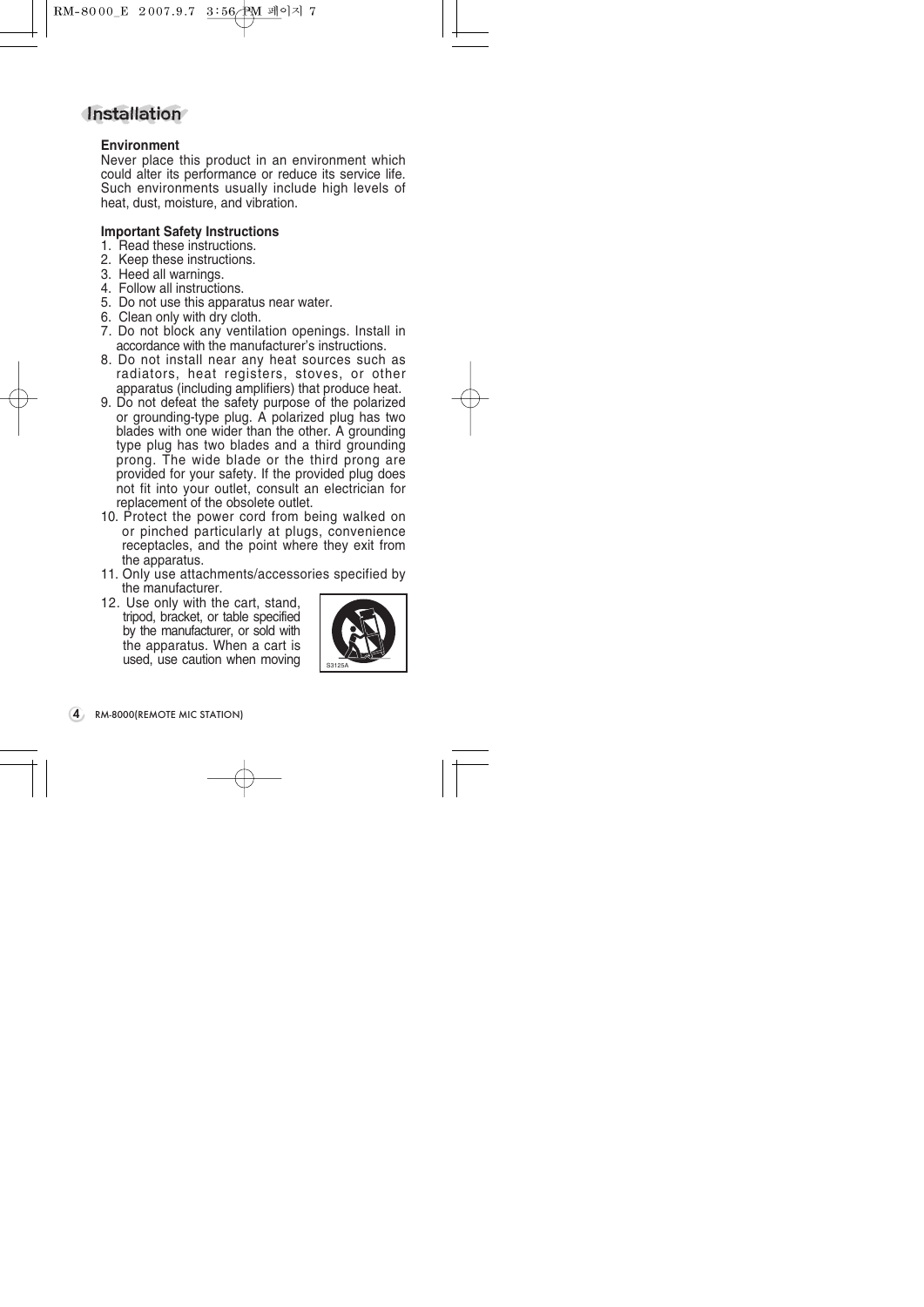the cart/apparatus combination to avoid injury from tip-over.

- 13. Unplug this apparatus during lightning storms or when unused for long periods of time.
- 14. Refer all servicing to qualified service personnel. Servicing is required when the apparatus has been damaged in any way, such as power-supply cord or plug is damaged, liquid has been spilled or objects have fallen into the apparatus, the apparatus has been exposed to rain or moisture, does not operate normally, or has been dropped.
- AVOID EXCESSIVE HEAT, HUMIDITY, DUST AND **VIBRATION**

Keep the unit away from locations where it is likely to be exposed to high temperatures or humidity-such as near radiators, stoves, etc. Also avoid locations which are subject to excessive dust accumulation, or to vibration that could cause mechanical damage.

- AVOID PHYSICAL SHOCKS Strong physical shocks to the unit may cause damage. Handle the unit with care.
- DO NOT OPEN THE CASE OR ATTEMPT REPAIRS OR MODIFICATIONS YOURSELF This product contains no user-serviceable parts. Refer all maintenance to qualified Inter-M service personnel. Opening the case and/or tampering with internal circuitry voids the warranty.
- ALWAYS POWER OFF BEFORE MAKING CONNECTIONS Always turn the AC mains OFF before connecting or disconnecting cables. This is important to prevent damage to the unit itself as well as other connected equipment.
- HANDLE CABLES CAREFULLY Always plug and unplug cables (including the AC mains power cord) by gripping the connector, not the cord.
- CLEAN WITH A SOFT DRY CLOTH Never use solvents such as benzine or paint thinner to clean the unit. Wipe clean with a soft, dry cloth.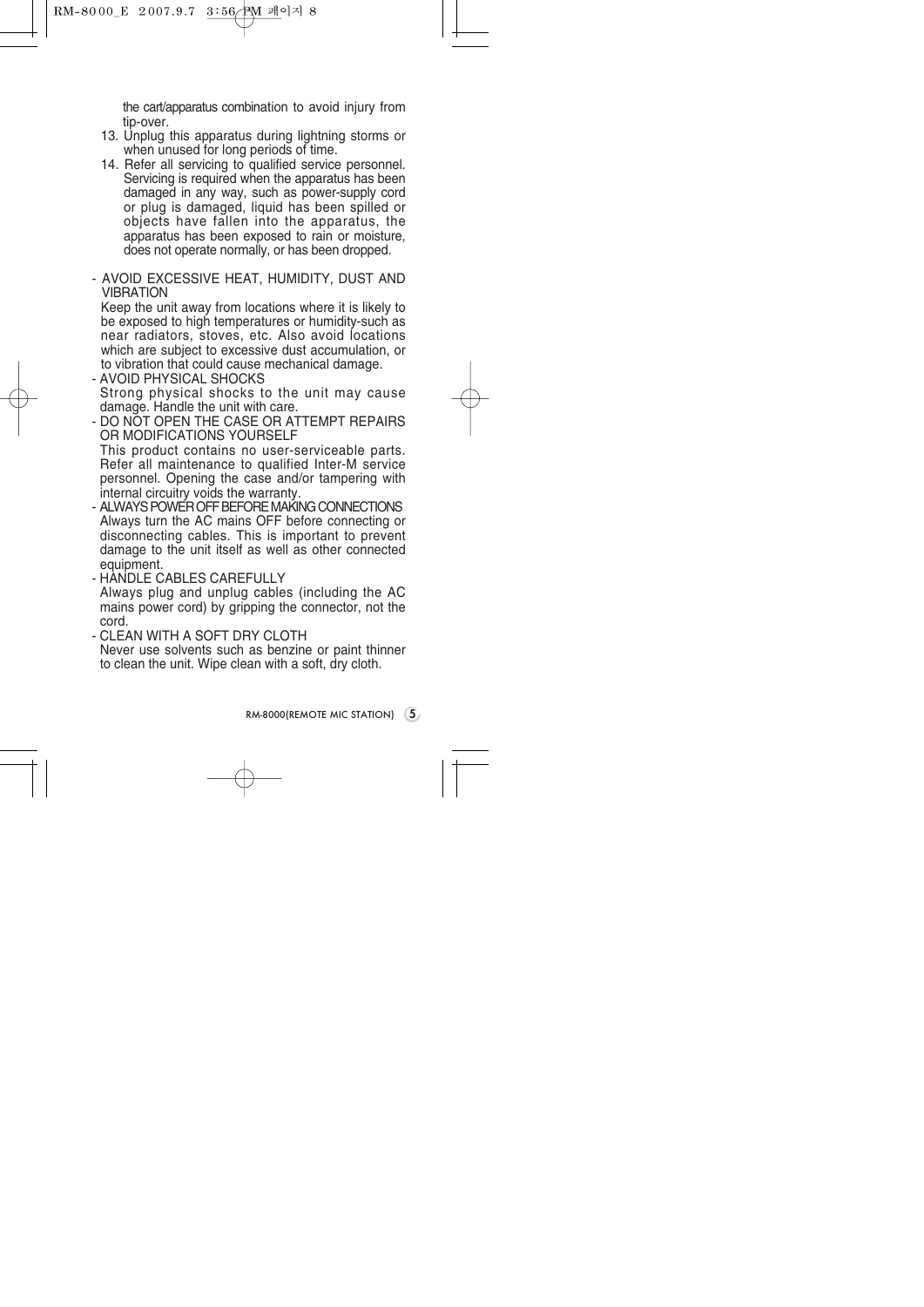## Features

- □ Convenient installation and construction without need of ID setting.
- □ Selection of various Chime broadcastings for MIC broadcasting (PRE/POST).
- □ Convenient priority broadcasting.
- $\Box$  Adoption of output signal level display.
- □ Adoption of RS-422 communication method to support a long distance.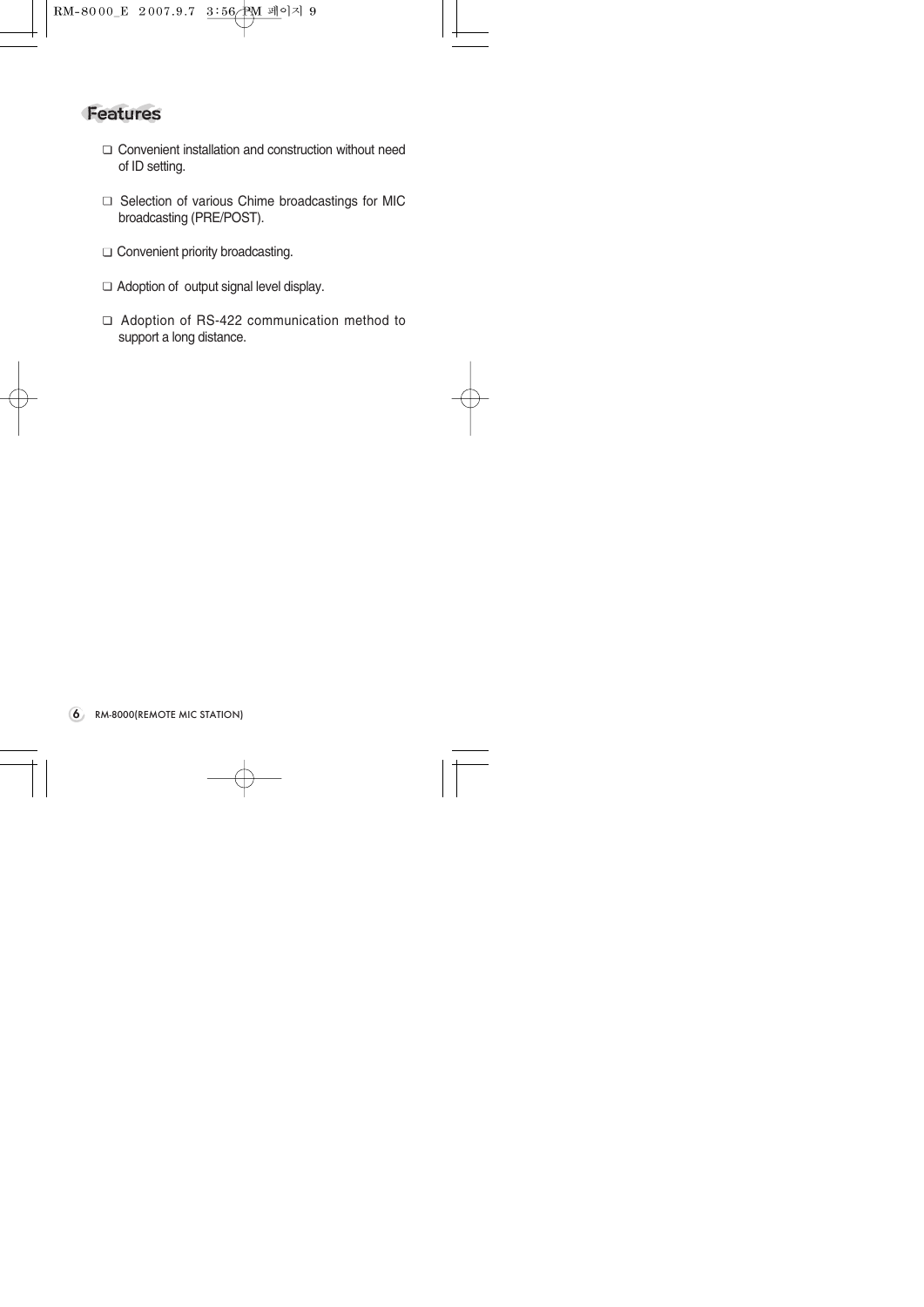

#### **1**.**LEVEL METER**

Displays level of the output volume in MIC broadcasting.

## **2**.**MIC JACK**

A terminal to connect Condenser MIC. Dynamic MIC can be used.

### **3**. **IN-USE LED**

Displays the using status of 4 Remote MIC Stations.

## **4**.**POWER LED**

If power supply is applied, the Power LED turns on.

#### **5**. **ALL**

Has toggle function as a switch to select all broadcasting areas.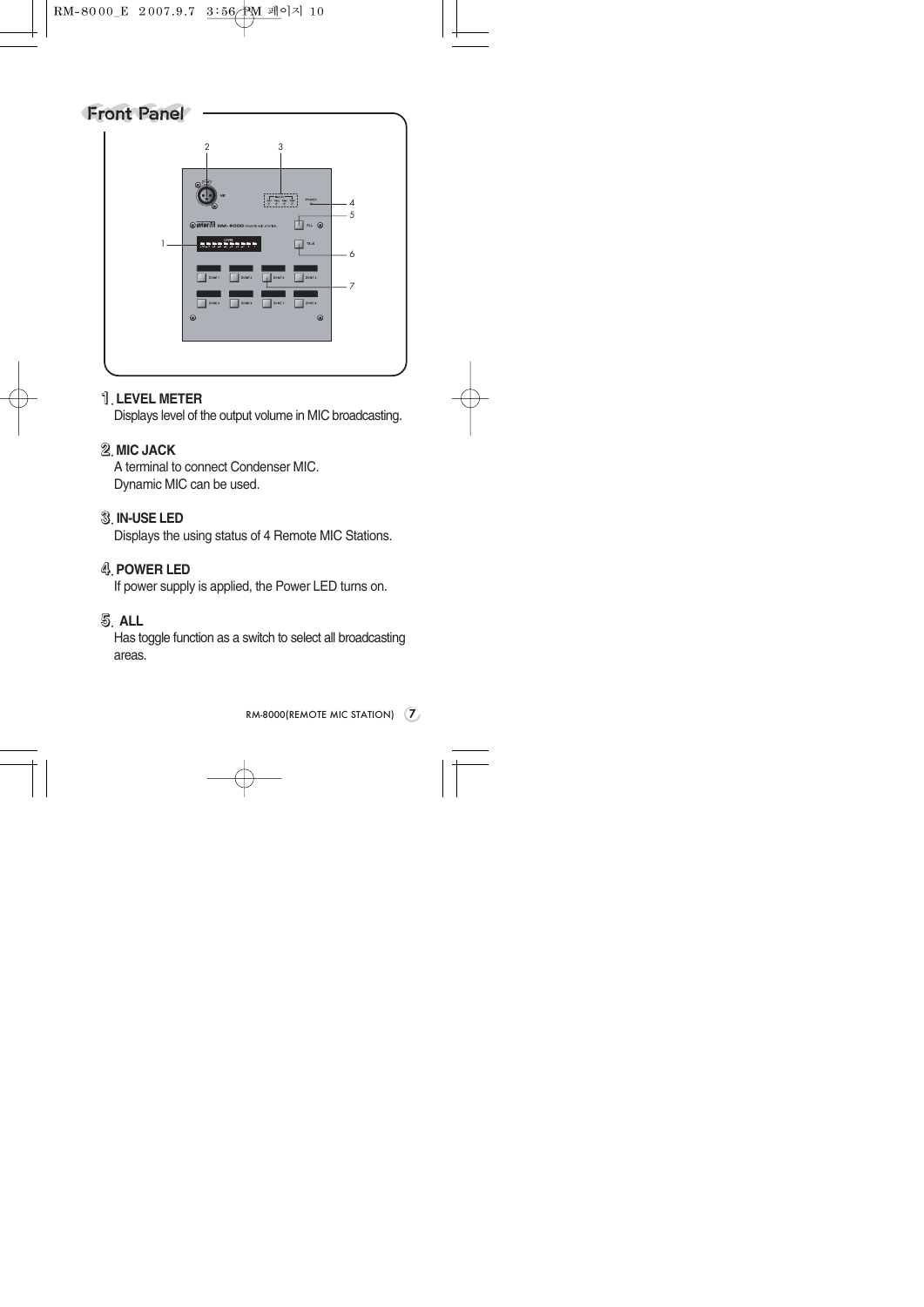

#### **6**. **TALK**

Broadcasts with the button pressed, as a switch to start broadcasting after selecting the broadcasting area. Release the button to end broadcasting. During broadcast, "R" is displayed on the relevant display of both PX-8000 and LM-8000.

#### **7**. **AREA SELECTION BUTTON**

Turns on if pressing the switch to select the area to broadcast and turns off if pressing it again.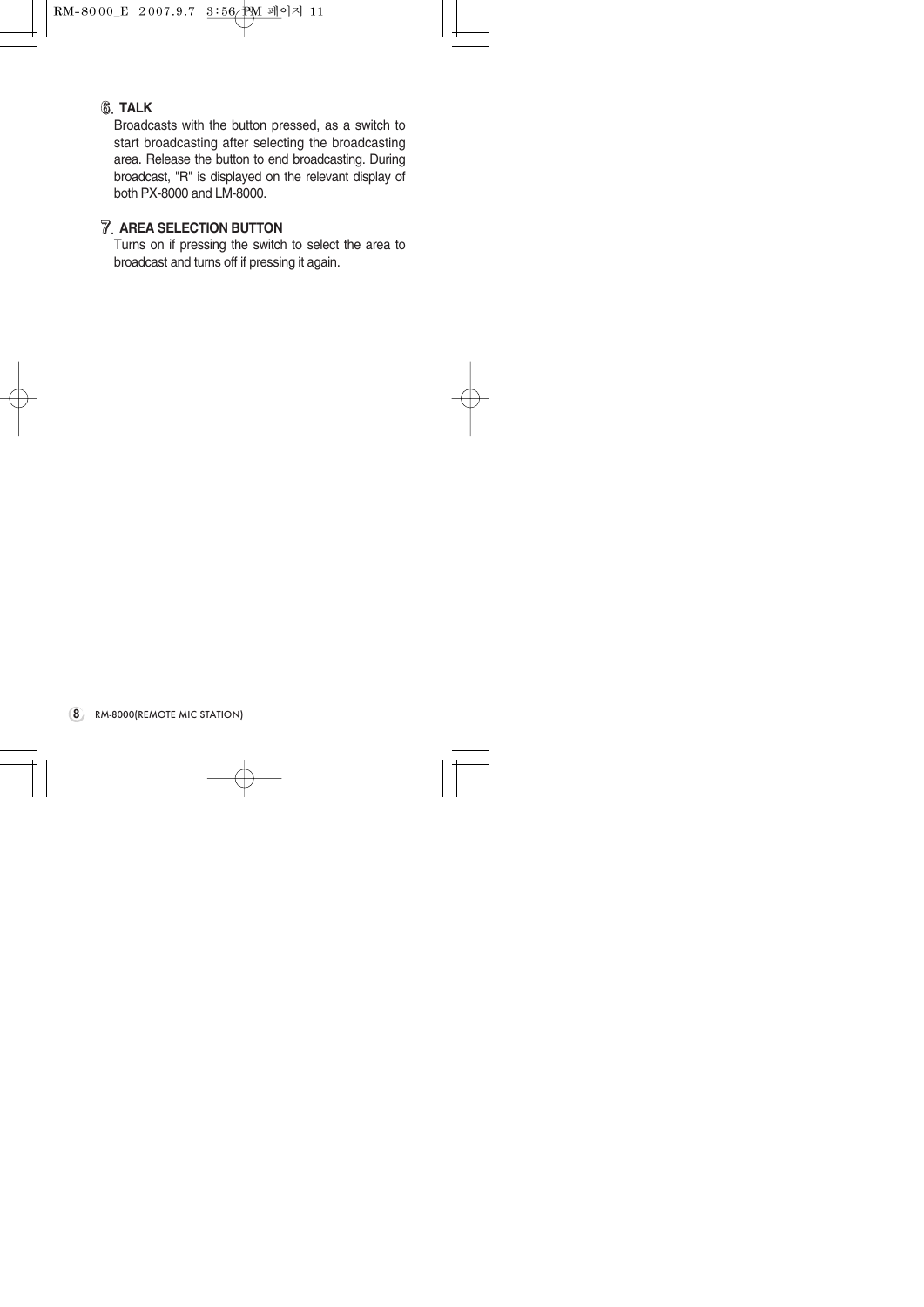# Rear Panel  $\circledR$  $\circledR$  $\circledR$ **INTER VIA**<br>MODEL NO. RM-8000<br>REMOTE NIC STATION *4* S⁄N *1 2 3*

## **1**. **MODULAR JACK**

Terminal to connect to PX-8000 using CAT5.

| <b>PIN Number</b> | <b>Functions</b> | Color          |
|-------------------|------------------|----------------|
|                   | Tx-              | <b>BLU</b>     |
| 2                 | $Tx +$           | <b>BLU/WHT</b> |
| 3                 | Rx-              | GRN            |
| 4                 | $Rx+$            | <b>GRN/WHT</b> |
| 5                 | <b>GND</b>       | <b>ORG</b>     |
| 6                 | <b>VCC</b>       | ORG/WHT        |
| 7                 | Audio+           | <b>BRN</b>     |
| 8                 | Audio-           | <b>BRN/WHT</b> |

### **2**. **OUTPUT VOLUME**

Volume to adjust sound volume of MIC and chime broadcasting.

#### **3**. **MONITOR SPEAKER VOLUME**

MON SPK (Monitor Speaker): Volume to adjust sound volume of the built-in Monitor Speaker.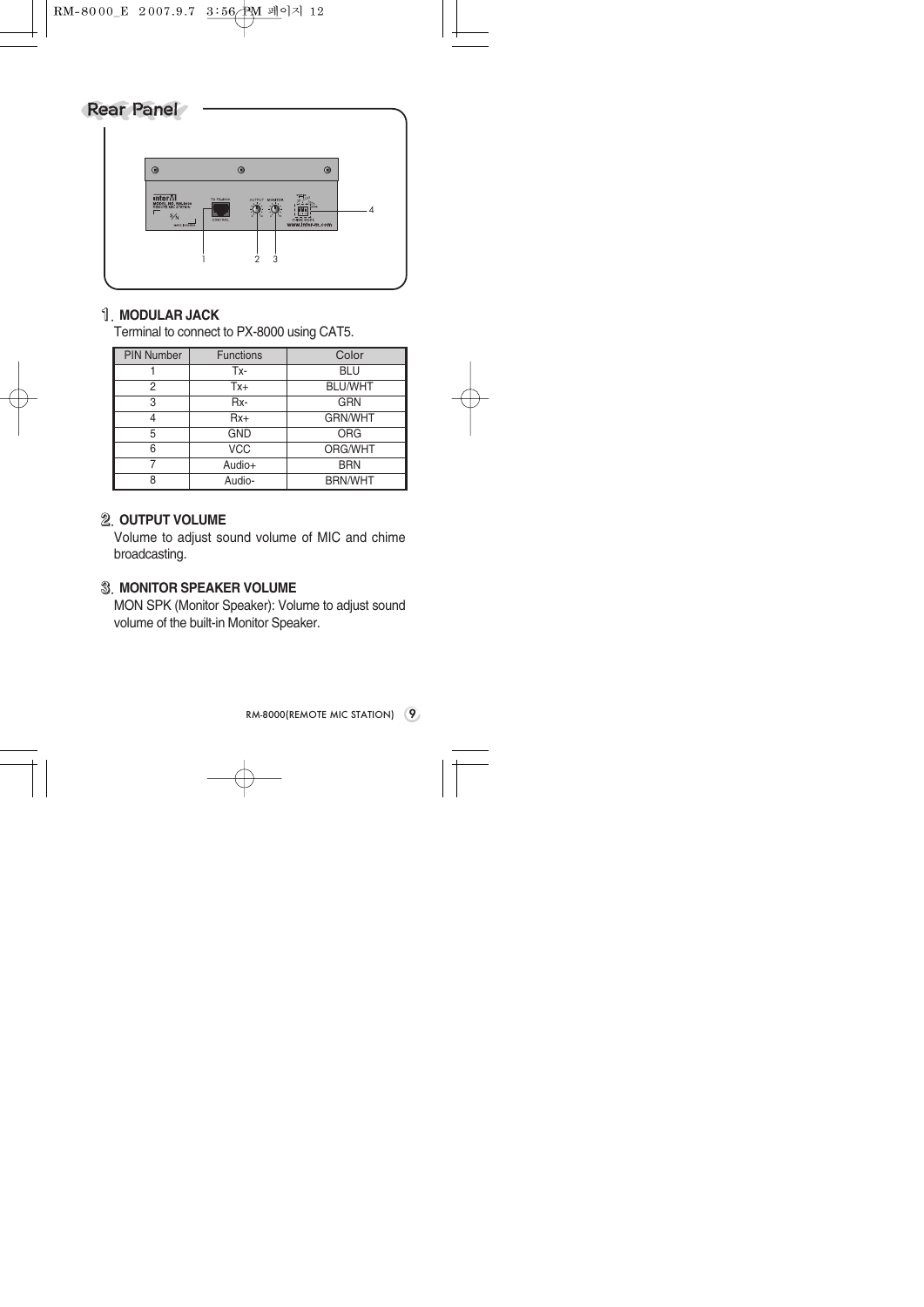#### **4**. **CHIME MODE DIP S/W**

Switch to select Chime Mode. Setting and operation is same as PAGING MIC chime function of PX-8000.

- A. SWITCH1 ON : Chime increased by 2 tones for starting is broadcast when pressing the TALK button.
- B. SWITCH2 ON : Chime increased by 4 tones for starting is broadcast when pressing the TALK button.
- C. SWITCH3 ON : Chime decreased by 4 tones for ending is broadcast when releasing the TALK button.
- D. SWITCH1, 2 ON : Same as for SWITCH1 ON.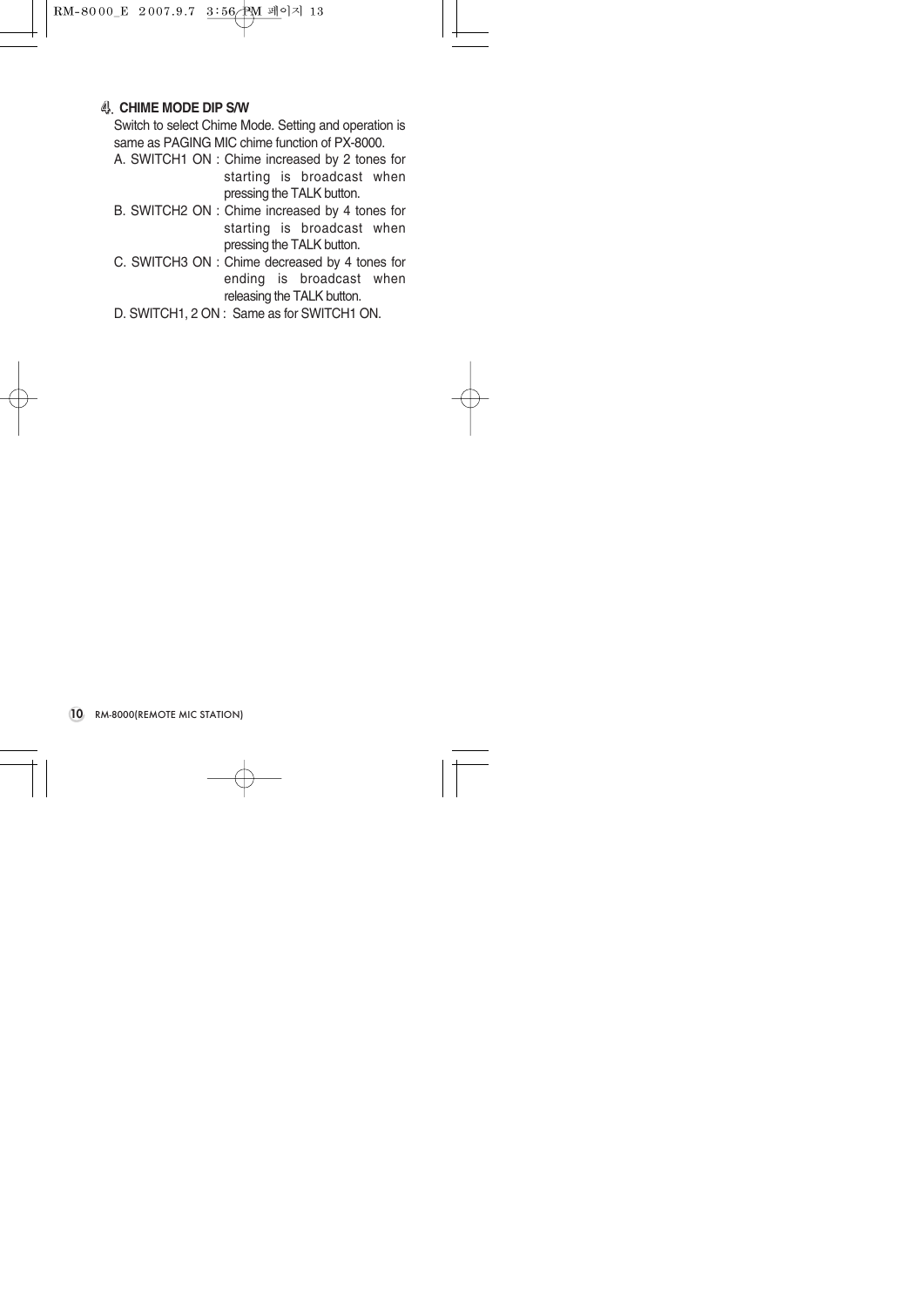# Priority of Broadcasting

This system broadcasts according to following priority: PAGING MIC > FIRE ALARM (REC&PLAY IC) > RM-8000 MIC > LM-8000 > PX-8000 BGM

## **Operation**

#### ■ **RM-8000 CONNECTION**

- Connect to the RM-8000 connection hole on the rear side of PX-8000 using a CAT5 (UTP) wiring material.



- Immediate broadcasting is allowed without separate ID setting.
- 4 sets of RM-8000 can be connected.
- If powering on, buttons sequentially turn ON/OFF simultaneously with power LED turned on.
- Flashing of buttons mean defect of the unit or connection status, thus check connection status and the unit.

#### ■ **RM-8000 MIC BROADCASTING**

- Connect a MIC to the MIC input jack. Both dynamic MIC and condenser MIC can be used.
- Set the Chime Mode Switch on the rear side of RM-8000.
	- 1) SWITCH1 ON : Chime increased by 2 tones for starting broadcast is emitted

when pressing the TALK button.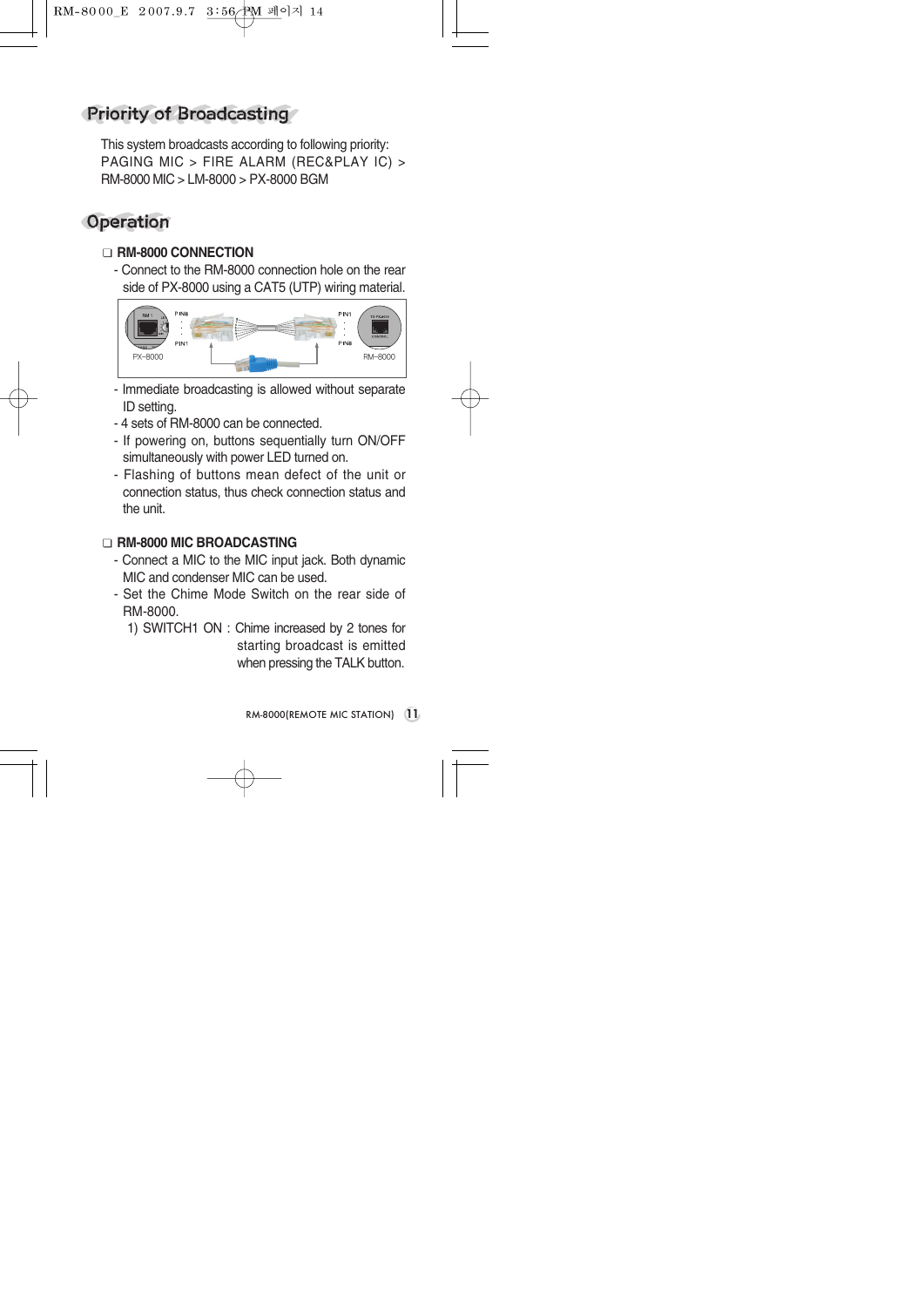- 2) SWITCH2 ON : Chime increased by 4 tones for starting broadcast is emitted when pressing the TALK button.
- 3) SWITCH3 ON : Chime decreased by 4 tones for ending broadcast is emitted when releasing the TALK button.
- 4) SWITCH1, 2 ON : Same as for SWITCH1 ON.
- The button turns on if pressing the relevant button of the area to broadcast. All zones of the PX-8000, where the relevant RM-8000 is connected, are selected if pressing the ALL button.
- MIC broadcasting is done with the TALK button pressed. In this case, perform broadcasting after checking start of Chime broadcasting using a built-in monitor speaker.
- Adjust MIC output volume of RM-8000 and input volume of PX-8000 while listening to broadcasting volume or checking the level meter.
- "R" is displayed on the BGM display window of PX-8000 and LM-8000 of the broadcasting area.
- Release the TALK button pressed to end broadcasting. TALK button is on PTT method.
- Check ending of Chime broadcasting using a built-in monitor speaker.

#### ■ **RM-8000 PRIORITY BROADCASTING**

- Broadcasting of any RM-8000 is allowed in the nonbroadcasting area.
- Zone being broadcasting has priority with the order of  $RM1 > RM2 > RM3 > RM4$ .
- If the relevant area button turns off when pressing the broadcasting area button and then pressing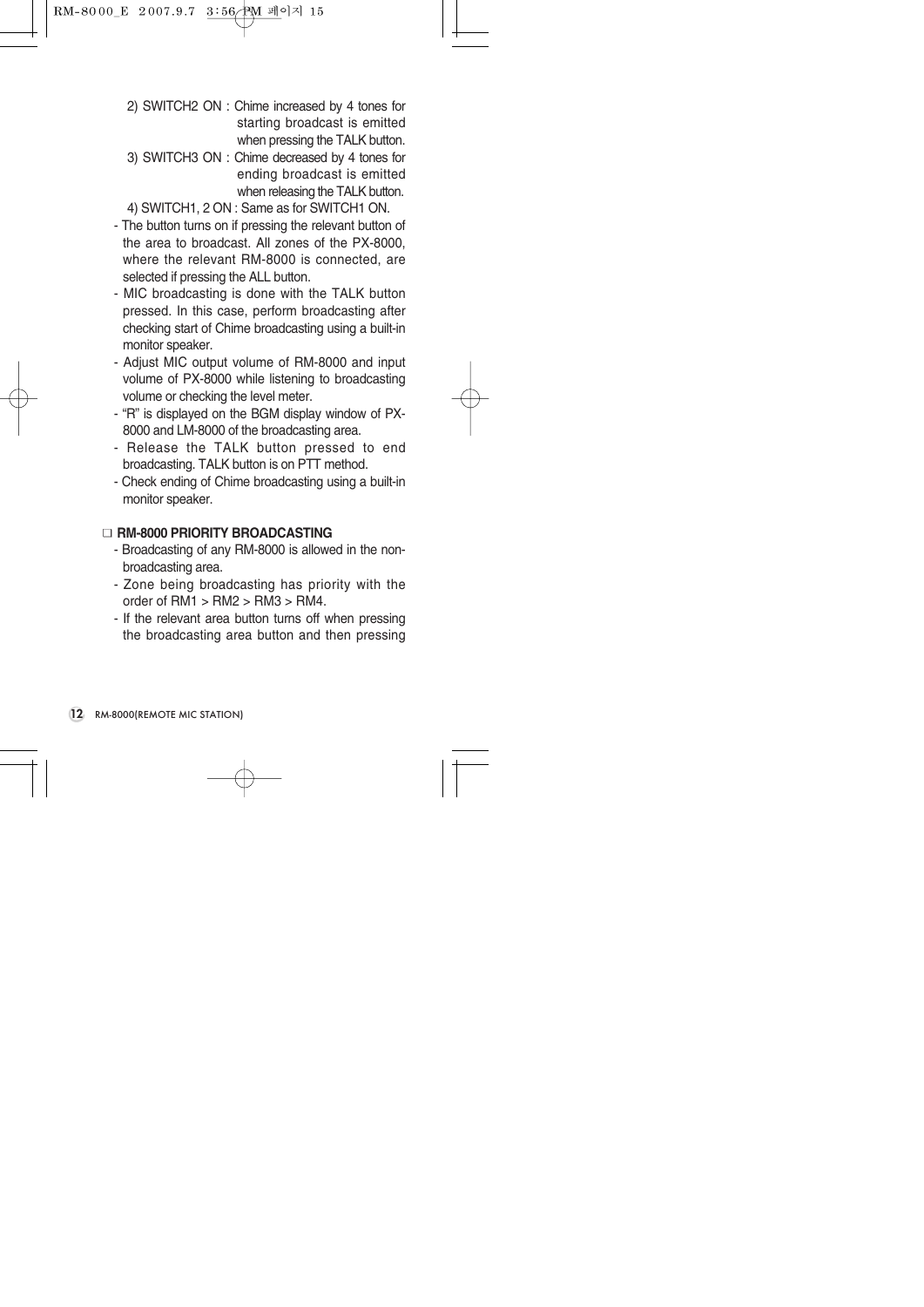TALK button, other RM is already broadcast in the same area, and the user can know which RM-8000 is broadcasting with the [IN-USE LED] turned on.

- If the area button selected during broadcasting turns off and the other [IN-USE LED] turns on, the other RM-8000 with a high priority is broadcasting in the same area.

#### ■ **RM-8000 BROADCASTING IN LINKED SYSTEM**

If using the PX-8000 together, MIC broadcasting of the RM-8000 is not allowed to the output area of the other PX-8000. Broadcasting is allowed to only the output area of PX-8000 where the RM-8000 is connected.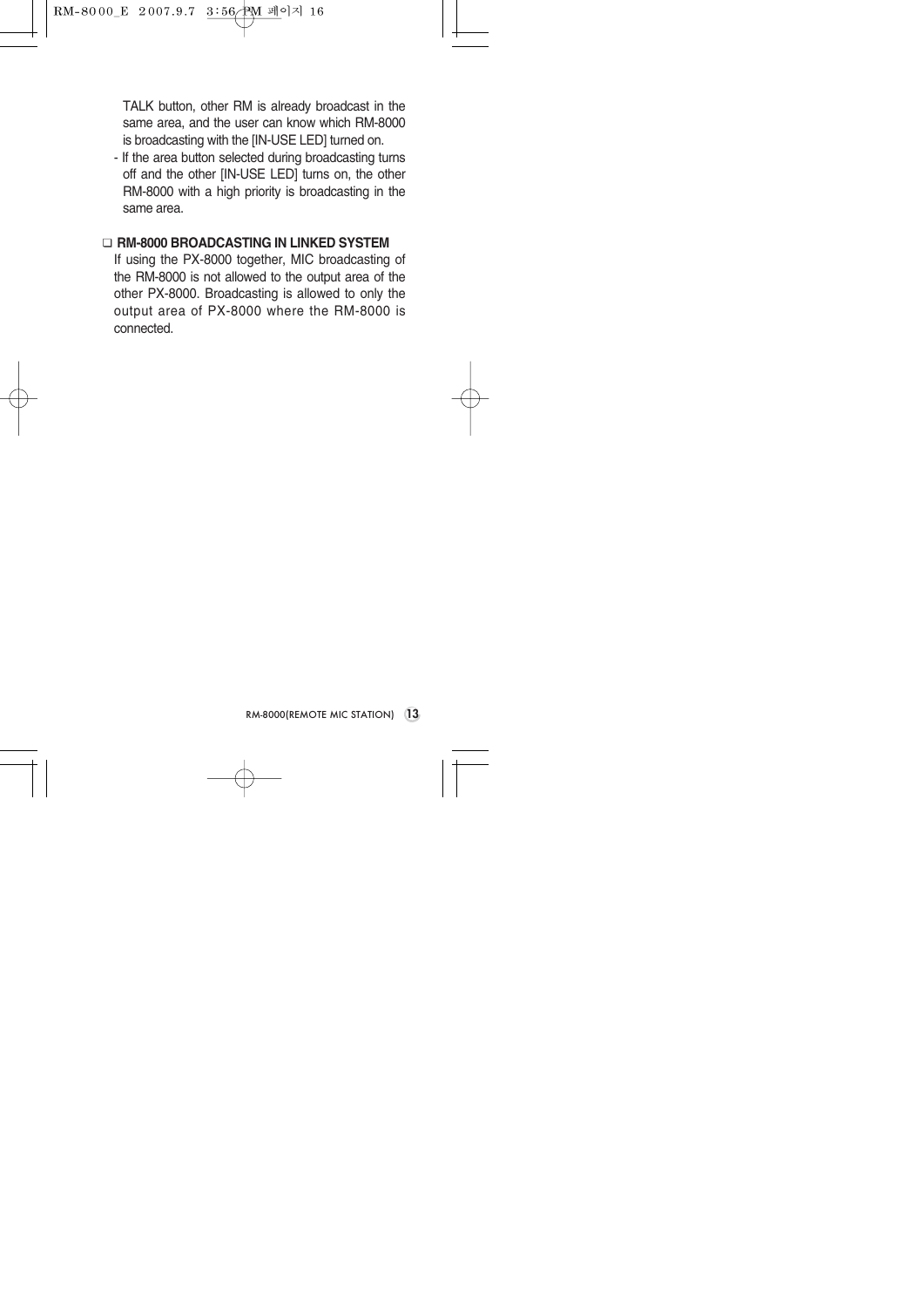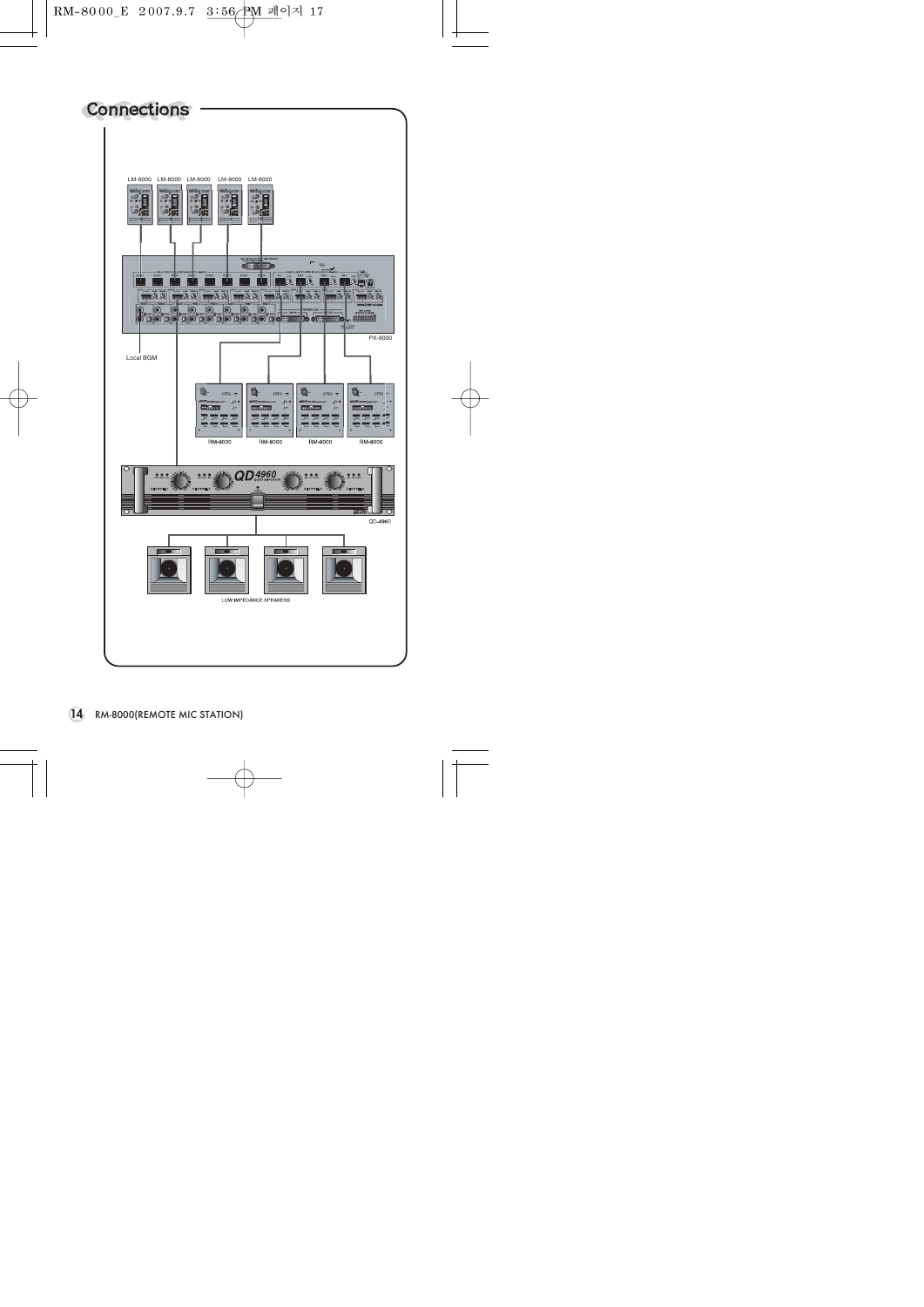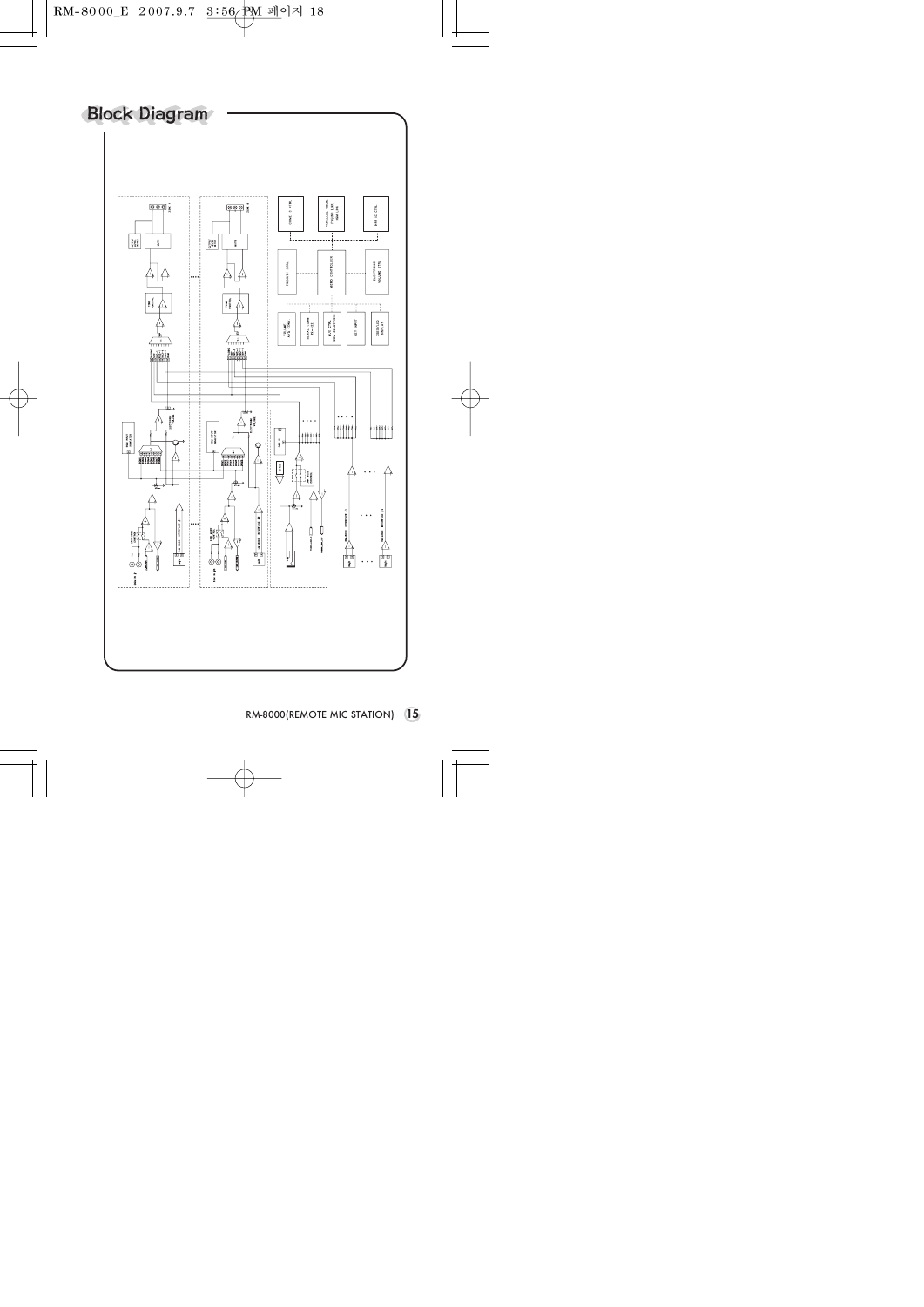# Specifications

|                                    |                               | <b>RM-8000</b>                                  |
|------------------------------------|-------------------------------|-------------------------------------------------|
| Audio Input MIC                    |                               | -50dB(Balanced)                                 |
| Frequency Response (100Hz ~ 10kHz) |                               | $+3dB$                                          |
| S/N                                |                               | Better than 65dB                                |
| T.H.D.                             |                               | Less than $0.05\%$                              |
| Serial<br>Interface<br>(RS-422)    | <b>Communication Speed</b>    | 9600 bps                                        |
|                                    | <b>Communication Distance</b> | Maximum 300m<br>(using UTP Cat5)                |
| <b>Operation Temperature</b>       |                               | $-10^{\circ}$ C ~ +40 $^{\circ}$ C              |
| <b>Power Source</b>                |                               | DC 24V, 300mA                                   |
| Weight (SET)                       |                               | 1.5kg/3.2lb                                     |
| Dimensions (SET)                   |                               | 200(W)x70(H)x206(D)mm<br>7.9(W)x2.8(H)x8.1(D)in |

\* Specifications and design subject to change without notice.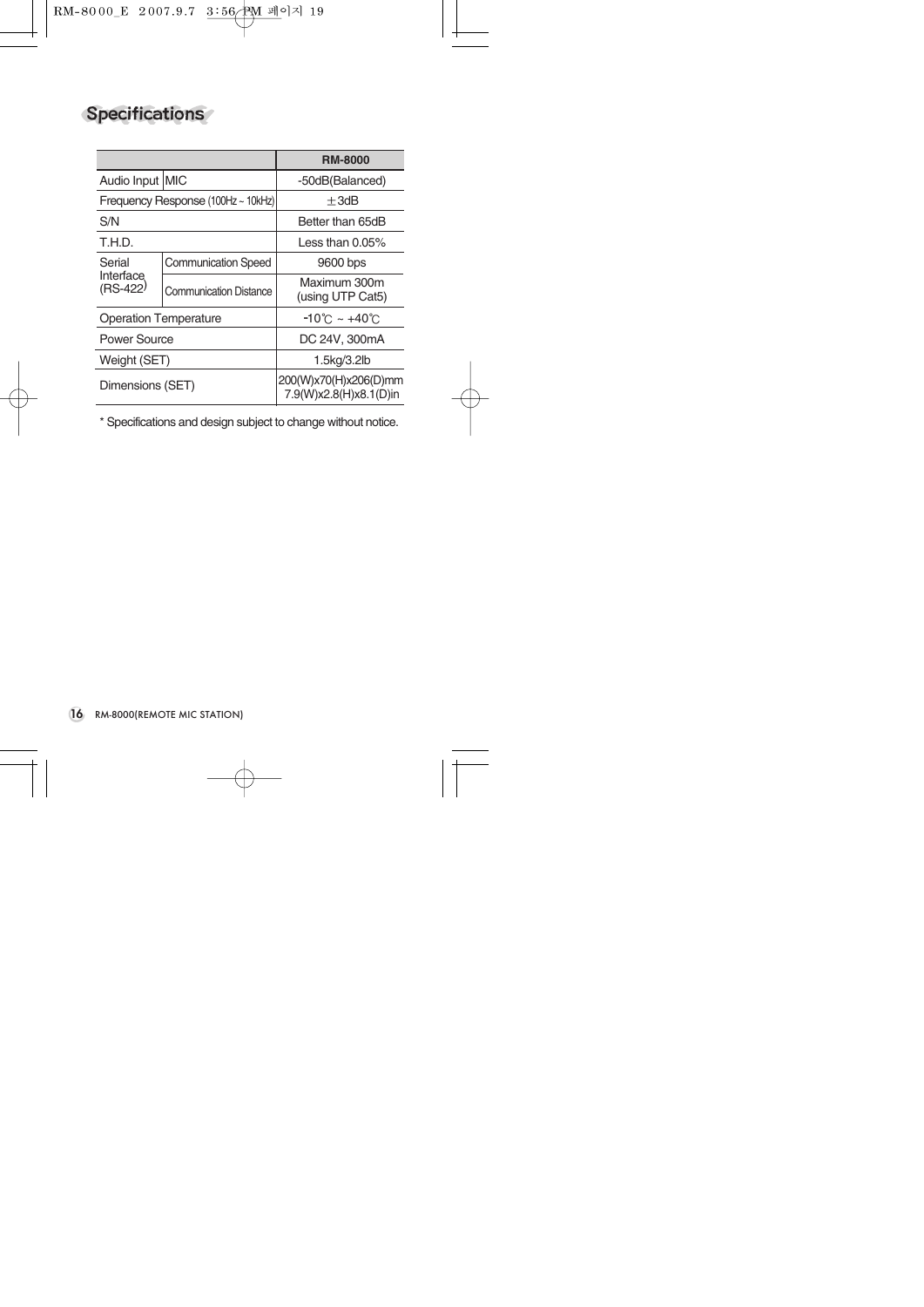

#### **Procedures**

Ensure the problem is not related to operator error, or external system devices, Once it is certain that the problem is related to the product contact your warranty provider as described in the warranty section of this manual.

#### **Schematic**

A Schematic is available by contacting your warranty provider.

#### **Parts List**

A Parts List is available by contacting your warranty provider.

## **Warranty**

Warranty terms and conditions vary by country and may not be the same for all products. Terms and conditions of warranty for a given product may be determined first by locating the appropriate country which the product was purchased in, then by locating the product type.

To obtain specific warranty information and available service locations contact Inter-M directly or the authorized Inter-M Distributor for your specific country or region.